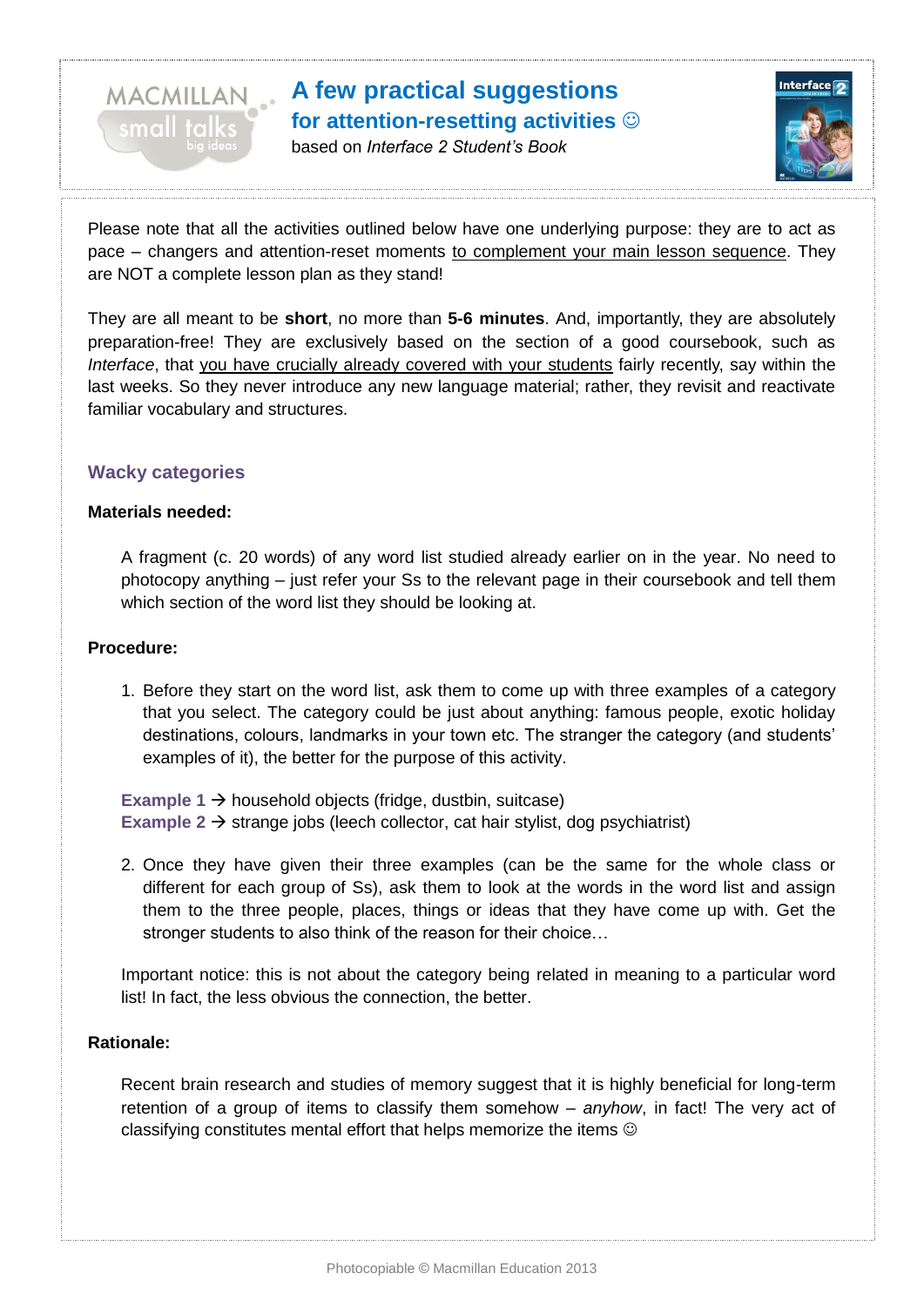

based on *Interface 2 Student's Book*



#### **Express dictation**

#### **Materials needed:**

A fragment of a *familiar* text that you studied in class. Required length: about 30-40 words. No need to photocopy anything or even prepare the activity in advance of the class – your coursebook is full of short texts which are waiting to be 'recycled' for the purpose of this activity.

**Example 1**  $\rightarrow$  'Can you survive in the wild'



*Interface 2 Student's Book* p.20

#### **Example 2**  $\rightarrow$  **'The history of the potato'**

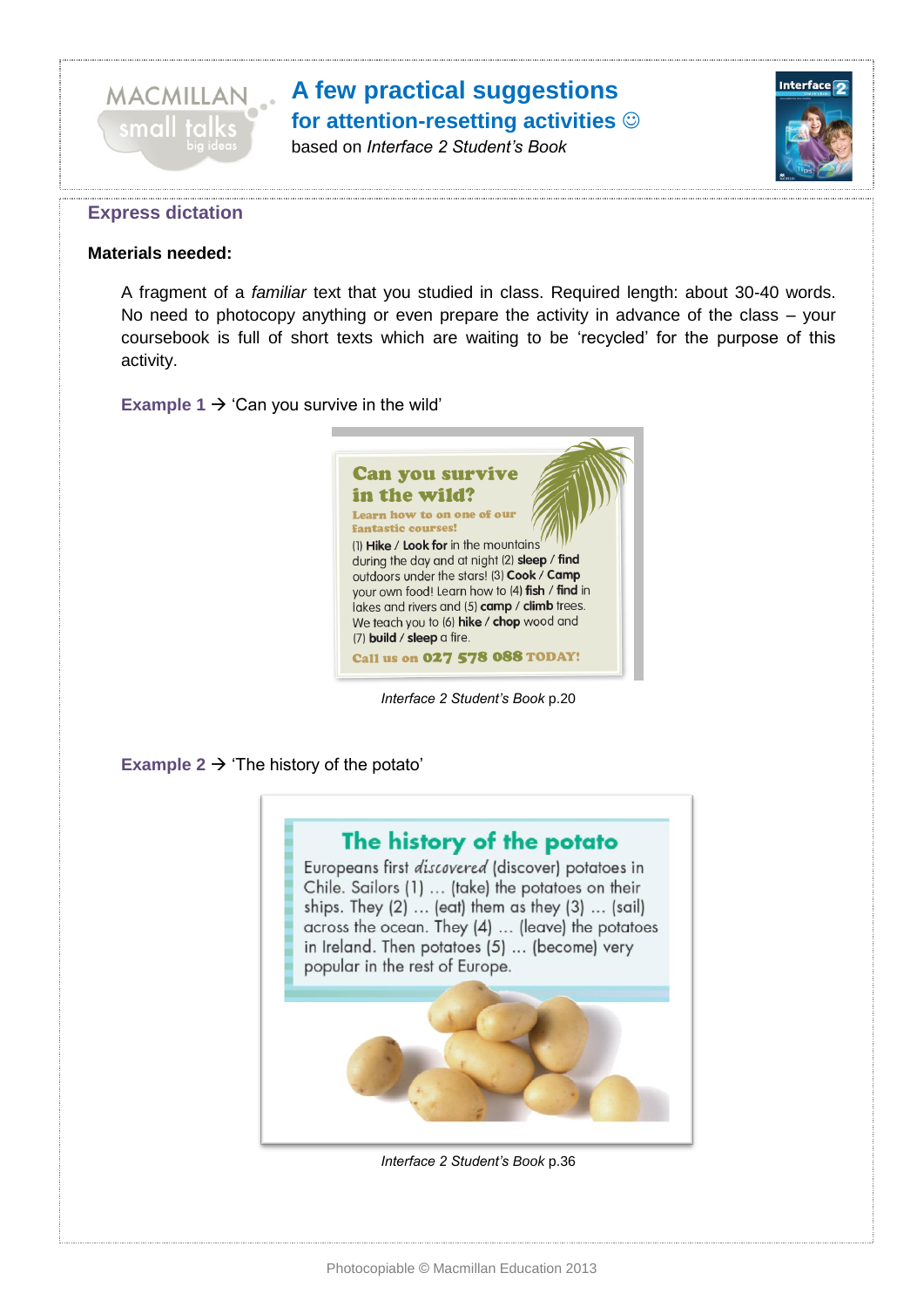

based on *Interface 2 Student's Book*



#### **Procedure:**

- 1. Ask Ss to close their books and get their notebooks ready.
- 2. Tell the Ss that they are going to hear a short text that they already know remind them what it is and when they studied it with you. Their task is to listen and try to remember as much as they can. Absolutely no note taking is allowed!
- 3. Dictate the extract you have chosen once only. At normal speed. No mercy!
- 4. As soon as you finish reading out the extract, ask them to write it in their notebooks. Books must remain closed while they are doing this. They are working *on their own* – absolutely no looking over their neighbour's shoulder.
- 5. When they finish, either ask them to compare their notes with a partner or if you want to make it quick, let them compare what they've written on their own with the original text in their course book.

#### **Rationale:**

This is a variation on the familiar dictogloss technique. It is crucial that students hear the extract only once at normal speed as this will inevitably produce gaps when they attempt to write it up from memory. And the best part is that each student will have a (slightly) different version of the text! Call it spontaneously produced, genuine information gaps Which is why dictogloss activities work equally well as pairwork, or even groupwork do. But then the (gradual) reconstruction will take considerably longer. In the version I suggest here, it is reasonable to use the activity as a short attention-resetter.

### **Lexical chunks chase**

#### **Materials needed:**

Any previously studied vocabulary activity that features a small collection of words, in a box, column or otherwise. As before, absolutely no need for you to photocopy anything, just refer your Ss to the relevant page in their course book.



| fantastic ice cream modern popcorn |
|------------------------------------|
| snacks special effects suspense    |
| 1 science fiction films: a) , b)   |
| 2 food: c) , d) , e)               |
| 3 adjectives: f) , $q$ )           |

*Interface 2 Student's Book* p. 7, ex.9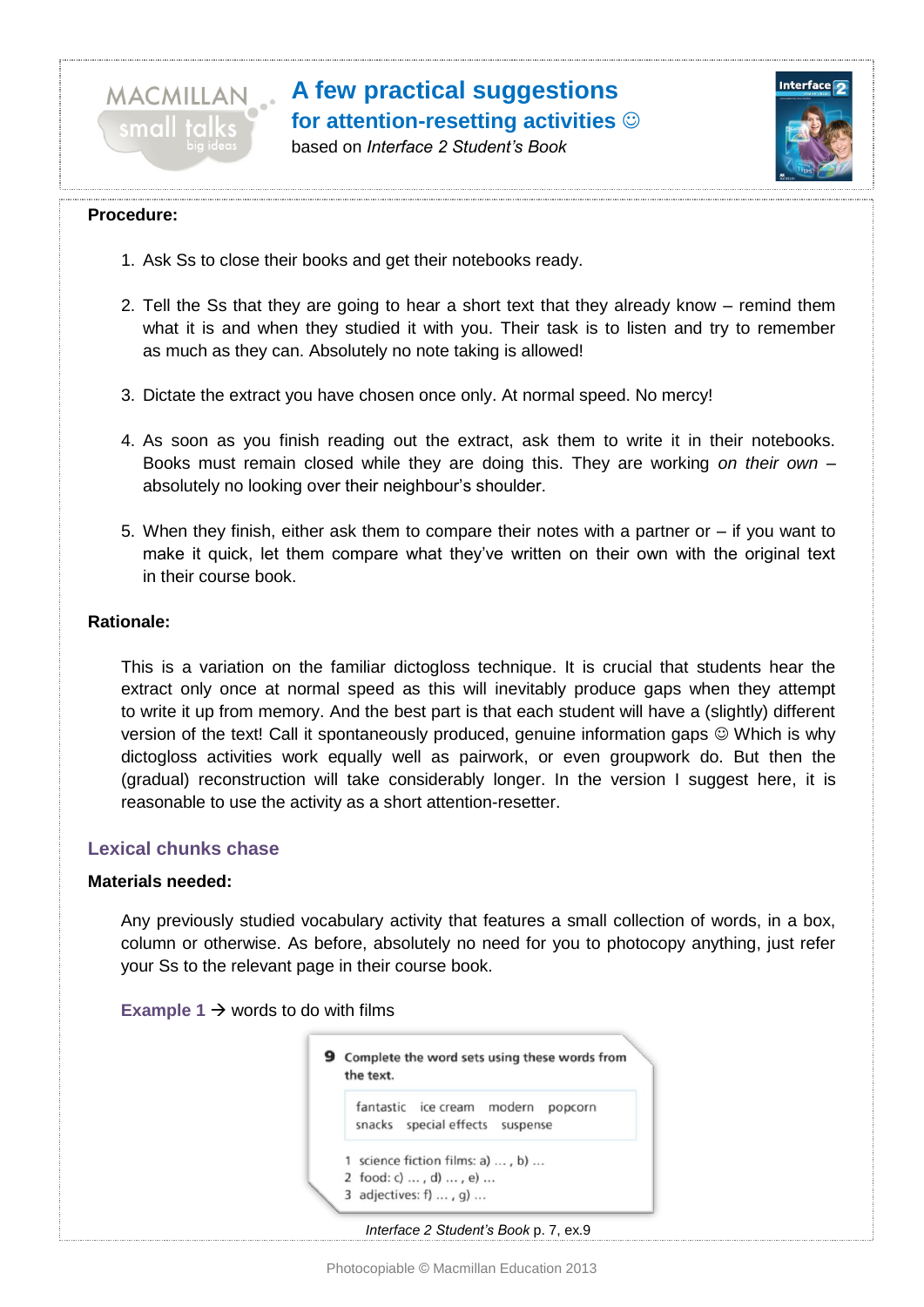

based on *Interface 2 Student's Book*





## **Example 3**  $\rightarrow$  **Activity verbs**



#### *Interface 2 Student's Book* p. 34, ex. 1

### **Procedure:**

- 1. Ask your Ss to look at a given selection of words.
- 2. They need to work in pairs and come up with one phrase or collocation involving for each of the words.
- 3. Run it as a race, where the pair that finishes first, wins (and gets a plus or some other bonus).

Alternatively, give them a short amount of time, e.g. three minutes and ask them in pairs or groups of three to write as many different collocations or phrases for each of the items as they can. Stop after three minutes sharp, get them to count up their word combinations. The pair/group that claims they have got the most reads them out for the other Ss to check. Or if you want to save time, simply collect the phrases and check them yourself while they get on with another activity. You can announce the winner(s) at the end of the lesson.